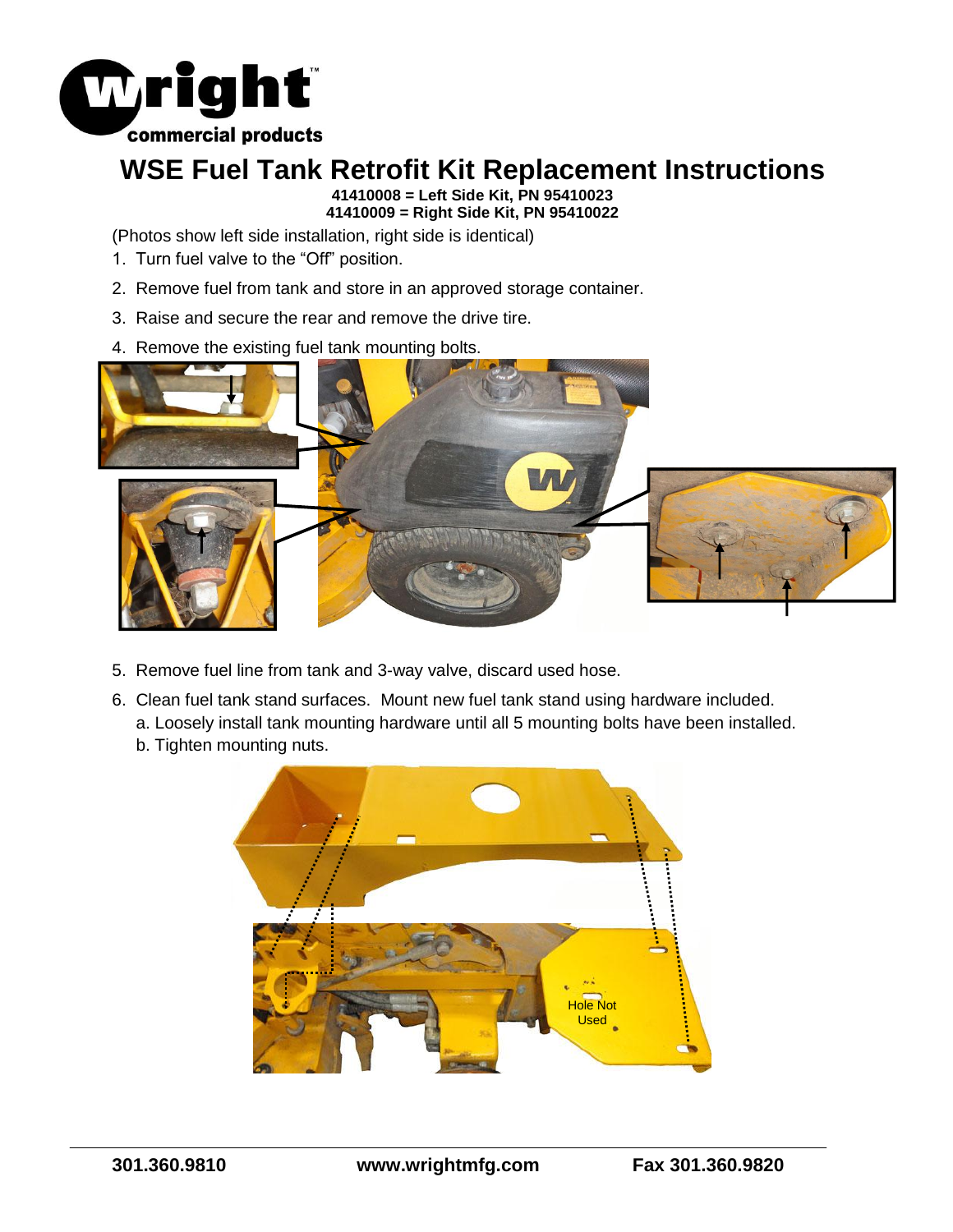

7. Install fuel tank, use straps and hardware provided. Tighten tank straps.



- 8. Install fuel hose provided.
	- a. Connect 1/4" fuel hose to fuel valve on new tank and clamp.
	- b. Feed hose thru back of tank strap.
	- c. Remove front upper fuel tank bracket mounting bolt and install hose clamp.
	- d. Run hose by left pump to the 3-way valve, connect hose to valve and clamp.
	- e. Connect 3/16" vent hose to fuel tank vent on new tank and clamp. Route vent hose with fuel hose behind strap. The open vent end should secure behind the tank strap and should be left open ended.





9. Reinstall tire, lower Sentar, turn fuel valve to the tank replaced and check for leaks.